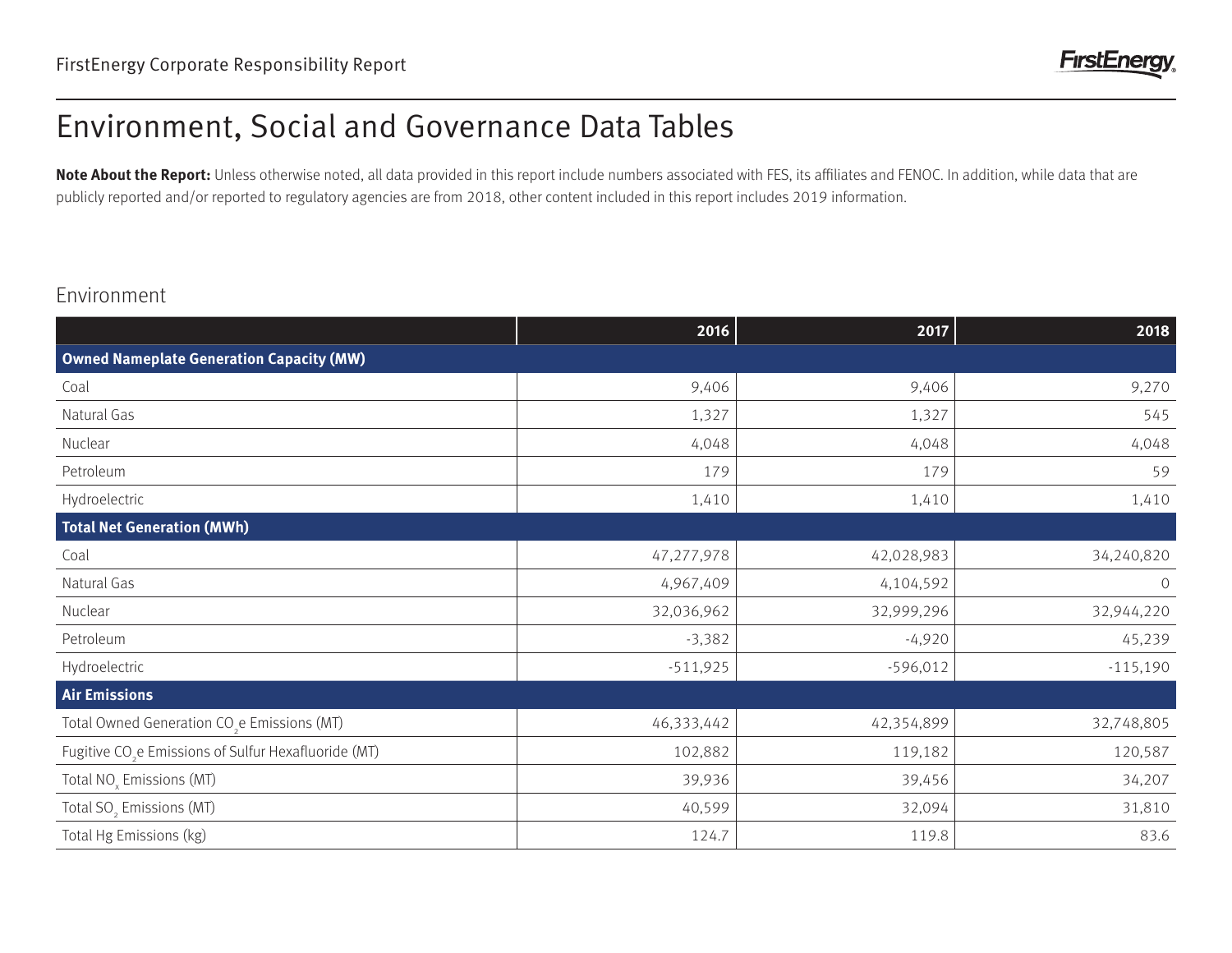### Environment

|                                                          | 2016           | 2017           | 2018           |
|----------------------------------------------------------|----------------|----------------|----------------|
| <b>Emissions Intensity (MT/net MWh)</b>                  |                |                |                |
| Owned Generation CO <sub>2</sub> e Emissions Intensity   | 0.553          | 0.539          | 0.488          |
| Indirect Greenhouse Gas Emissions (MT)                   |                |                |                |
| CO <sub>2</sub> e Emissions from Business Travel         | 13,383         | 13,645         | 10,506         |
| <b>Fresh Water Resources (million cubic meters)</b>      |                |                |                |
| Generation Water Withdrawals-Fresh Surface Water         | 1,734          | 1,663          | 1,299          |
| Generation Water Withdrawals-Municipal Water             | 0.06           | 0.00           | 0.00           |
| Generation Water Consumption                             | 128.2          | 155.0          | 149.3          |
| Generation Water Discharged                              | 1,609          | 1,511          | 1,152          |
| <b>Waste Products (MT)</b>                               |                |                |                |
| Percent of Coal Combustion Products Beneficially Used    | 26%            | 55%            | 34%            |
| Non-Hazardous Industrial Waste Generated (MT)            | 48,799         | 7,833          | 44,178         |
| Non-Hazardous Municipal Waste Generated (MT)             | 13,262         | 10,322         | 10,387         |
| Hazardous Waste Disposed (MT)                            | 73             | 163            | 487            |
| <b>Compliance</b>                                        |                |                |                |
| Notice of Violations (NOVs) and Environmental Excursions | 5              | 10             | 5              |
| Air Permit Non-Compliance Events                         | $\overline{2}$ |                | 3              |
| Air Permit Non-Compliance Events With Fines              |                |                | $\overline{2}$ |
| Water Permit Non-Compliance Events                       | -1             |                | 7              |
| Water Permit Non-Compliance Events With Fines            | $\circ$        | $\overline{O}$ | $\overline{O}$ |

MW: Megawatt MWh: Megawatt hours MT: Metric Tons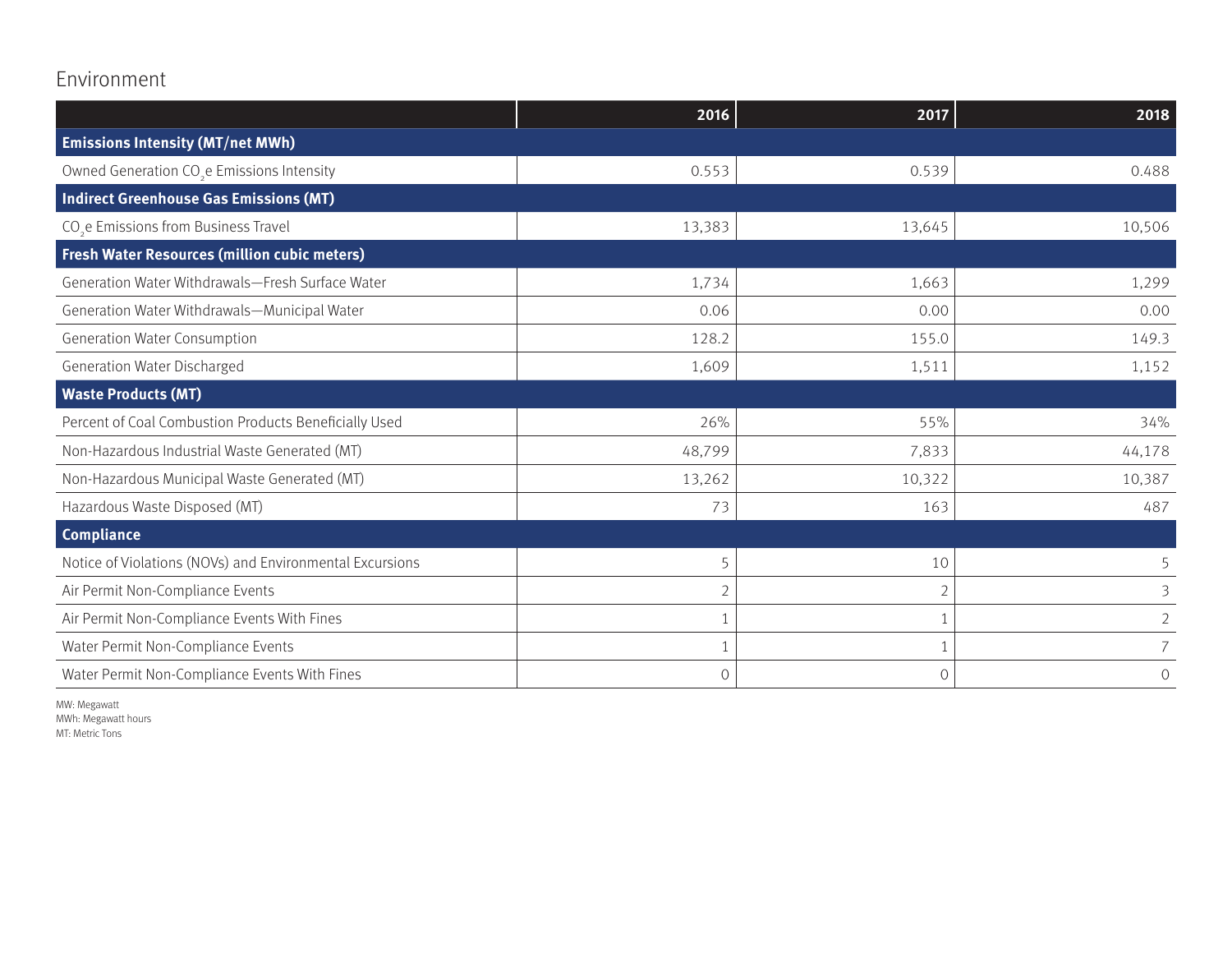## Social

|                                                                        | 2016               | 2017      | 2018                       |
|------------------------------------------------------------------------|--------------------|-----------|----------------------------|
| Investing in the Future                                                |                    |           |                            |
| Total Annual Capital Expenditures (\$M)                                | \$2,972            | \$2,751   | \$2,983                    |
| Incremental Annual Electricity Savings from EE Measures (MWh)          | 676,571            | 1,330,680 | 1,627,000                  |
| Incremental Annual Investment in Electric EE Programs (\$M)            | \$139              | \$139     | \$162                      |
| Percent of Total Electric Customers with Smart Meters (at end of year) | 13%                | 23%       | 33%                        |
| Retail Electric Customer Count at End of Year (in thousands)           |                    |           |                            |
| Commercial                                                             | 731                | 734       | 736                        |
| Industrial                                                             | 20                 | 20        | 19                         |
| Residential                                                            | 5,307              | 5,333     | 5,355                      |
| Average Retail Electrical Rate (Cents per kWh Rate) <sup>1</sup>       |                    |           |                            |
| <b>Commercial</b>                                                      |                    |           |                            |
| Ohio                                                                   | 11.92¢             | 10.59¢    | 10.40¢                     |
| Pennsylvania                                                           | 10.34¢             | $9.39$ ¢  | 9.36 <sub>¢</sub>          |
| New Jersey                                                             | 13.66¢             | 13.55¢    | 13.20¢                     |
| West Virginia                                                          | 8.95¢              | $9.43$ ¢  | $9.44 \, \text{C}$         |
| Maryland                                                               | $11.41 \text{C}$   | 11.07¢    | $10.45 \text{ }\mathsf{C}$ |
| Industrial                                                             |                    |           |                            |
| Ohio                                                                   | $7.25$ ¢           | $7.45$ ¢  | $6.89$ ¢                   |
| Pennsylvania                                                           | 7.06¢              | 5.86¢     | $7.20$ ¢                   |
| New Jersey                                                             | $11.45$ ¢          | 10.73¢    | $11.37$ ¢                  |
| West Virginia                                                          | $6.30 \, \text{C}$ | $6.67$ ¢  | 6.58 <sub>¢</sub>          |
| Maryland                                                               | 10.92¢             | 10.58¢    | 8.80¢                      |
| <b>Residential</b>                                                     |                    |           |                            |
| Ohio                                                                   | 13.06¢             | 12.34¢    | $12.14$ ¢                  |
| Pennsylvania                                                           | 13.56¢             | 13.32¢    | $13.52$ ¢                  |
| New Jersey                                                             | 15.90¢             | 15.72¢    | 15.47¢                     |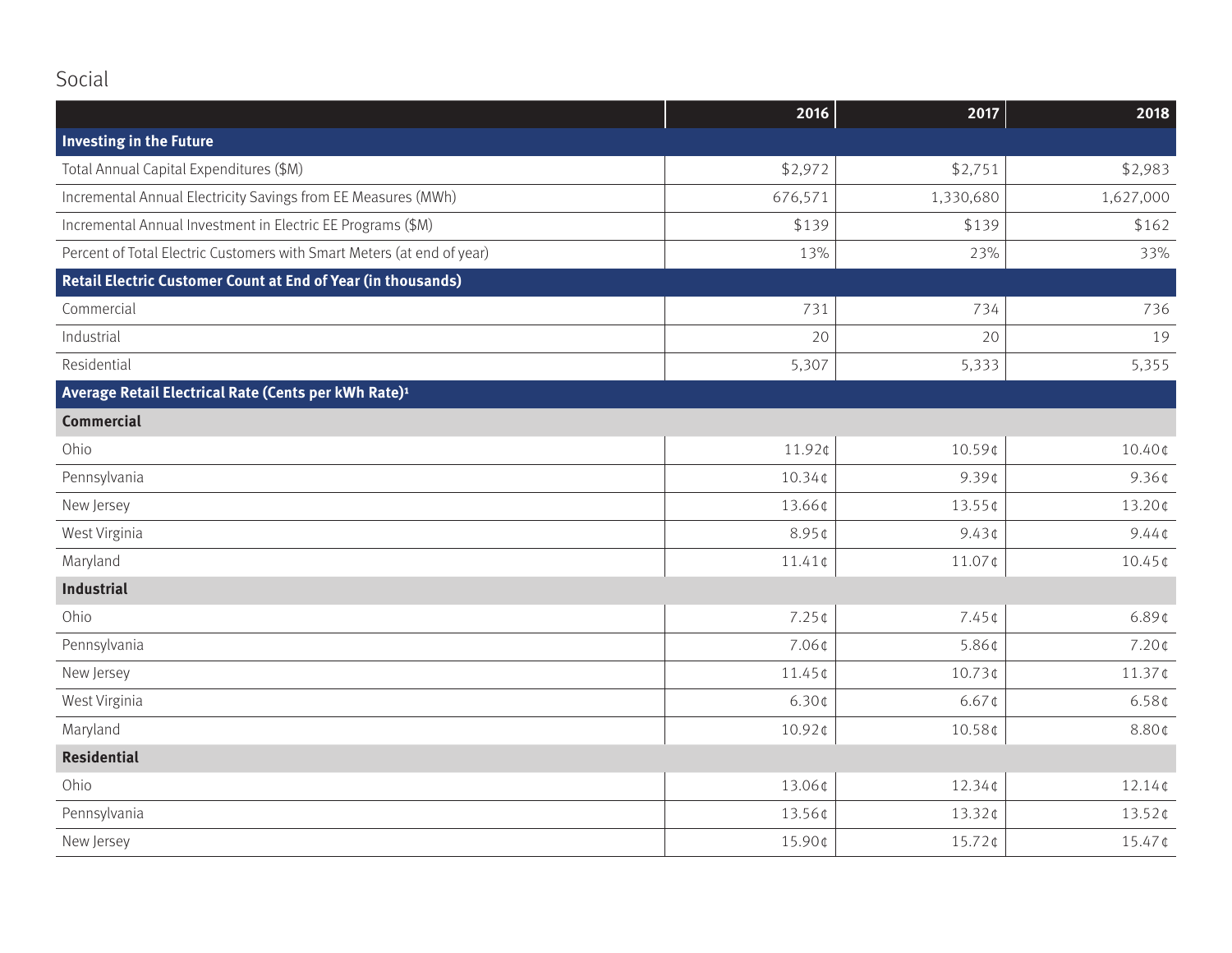## Social

|                                                                      | 2016      | 2017     | 2018     |
|----------------------------------------------------------------------|-----------|----------|----------|
| West Virginia                                                        | $10.72$ ¢ | 11.61¢   | 11.60¢   |
| Maryland                                                             | 13.91¢    | 14.10¢   | 13.38¢   |
| Typical Monthly Electric Bill for Residential Customers <sup>2</sup> |           |          |          |
| Ohio                                                                 |           |          |          |
| The Illuminating Company                                             | \$87.24   | \$91.01  | \$98.79  |
| Ohio Edison                                                          | \$88.50   | \$91.45  | \$98.42  |
| Toledo Edison                                                        | \$89.34   | \$93.61  | \$101.08 |
| Pennsylvania                                                         |           |          |          |
| Met-Ed                                                               | \$117.30  | \$129.18 | \$126.77 |
| Penelec                                                              | \$132.60  | \$150.21 | \$145.69 |
| Penn Power                                                           | \$118.11  | \$131.02 | \$127.66 |
| West Penn Power                                                      | \$109.46  | \$117.54 | \$114.65 |
| <b>New Jersey</b>                                                    |           |          |          |
| Jersey Central Power and Light                                       | \$92.66   | \$91.75  | \$86.39  |
| <b>West Virginia</b>                                                 |           |          |          |
| Mon Power                                                            | \$109.89  | \$112.48 | \$110.22 |
| Potomac Edison                                                       | \$109.89  | \$112.48 | \$110.22 |
| <b>Maryland</b>                                                      |           |          |          |
| Potomac Edison                                                       | \$103.96  | \$108.25 | \$105.41 |
| <b>Transmission and Distribution (Circuit Miles)</b>                 |           |          |          |
| <b>Transmission Lines</b>                                            | 24,551    | 24,493   | 24,506   |
| <b>Distribution Lines</b>                                            | 272,763   | 276,555  | 277,284  |
| <b>Employee Data</b>                                                 |           |          |          |
| <b>Total Number of Employees</b>                                     | 15,707    | 15,617   | 14,970   |
| Percent of Employees Represented by a Union                          | 44%       | 43%      | 45%      |
| Percent Diverse Hires                                                | 44%       | 32%      | 37%      |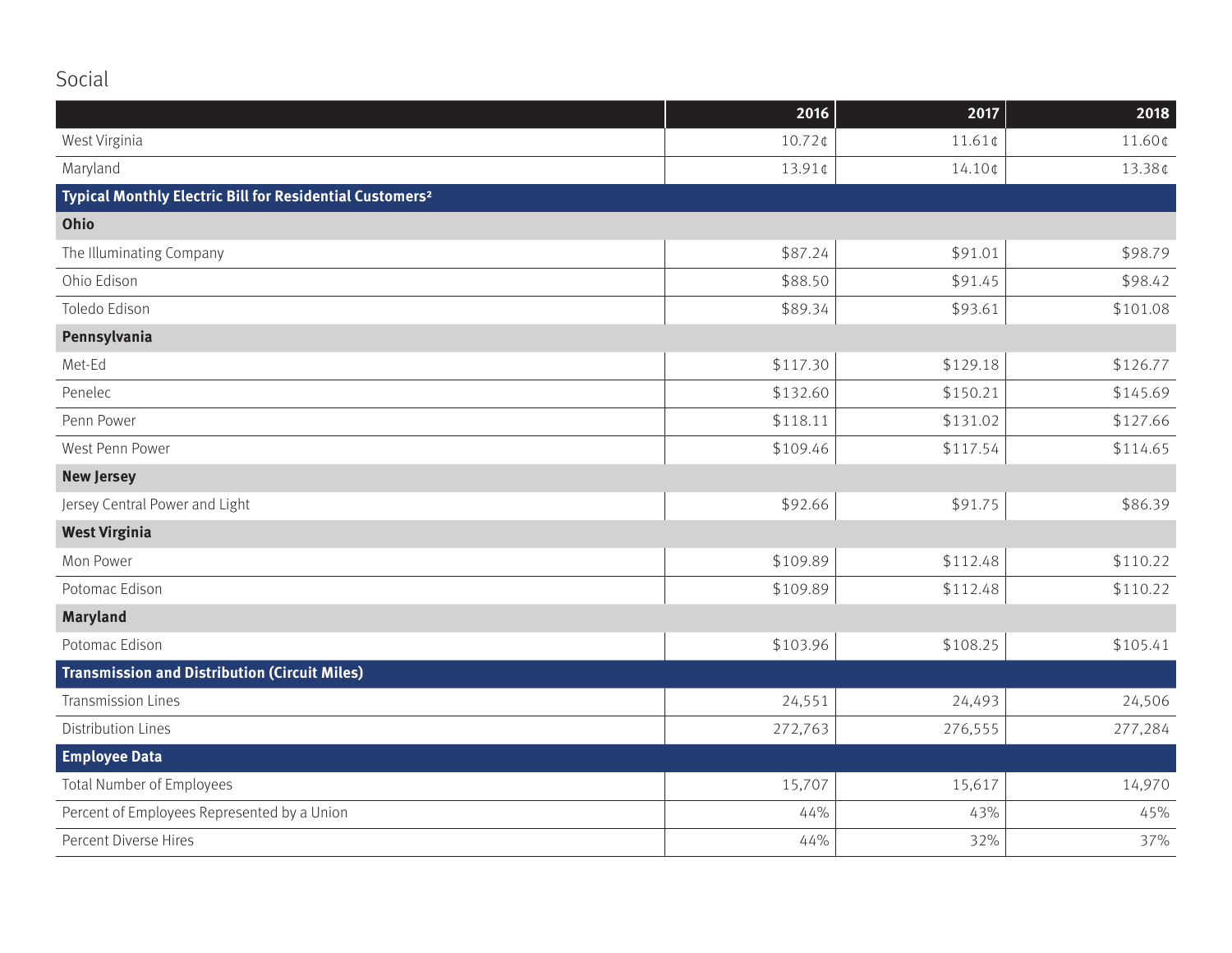### Social

|                                                   | 2016         | 2017           | 2018          |
|---------------------------------------------------|--------------|----------------|---------------|
| Percent of Total Employee Turnover                | 5%           | 6%             | 9%            |
| Tracked Hours of Employee Training                | 765,000      | 841,000        | 820,800       |
| <b>Military Hires</b>                             | 93           | 87             | 81            |
| <b>Employee Safety Metrics<sup>3</sup></b>        |              |                |               |
| Recordable Incident Rate                          | 0.59         | 0.99           | 0.80          |
| Lost-Time Case Rate                               | 0.18         | 0.29           | 0.25          |
| Days Away, Restricted, or Transferred (DART) Rate | 0.32         | 0.50           | 0.45          |
| Life-Changing Events                              | N/A          | N/A            | 0.00          |
| <b>Work-Related Fatalities</b>                    | $\mathbf 0$  | $\overline{2}$ | $\mathcal{O}$ |
| <b>Reliability Performance</b>                    |              |                |               |
| TOF                                               | 0.390        | 0.408          | 0.377         |
| <b>SAIDI</b>                                      | 136.2        | 155.0          | 156.6         |
| <b>SAIFI</b>                                      | 1.10         | 1.14           | 1.17          |
| CAIDI                                             | 123.4        | 135.5          | 134.2         |
| <b>Customer Service Metrics (in percentages)</b>  |              |                |               |
| <b>First Contact Resolution</b>                   | 57.7         | 59.8           | 64.4          |
| <b>Customer Satisfaction</b>                      | 73.0<br>72.6 |                | 75.7          |
| <b>Customer Effort Score</b>                      | N/A          | 72.6           | 77.1          |
| <b>FirstEnergy Foundation (\$M)</b>               |              |                |               |
| <b>FirstEnergy Foundation Giving</b>              | \$5.80       | \$6.60         | \$8.40        |
| <b>STEM Grants</b>                                | \$0.07       | \$0.07         | \$0.07        |
| <b>Supply Chain</b>                               |              |                |               |
| Total Supplier Spend (\$M)                        | \$3,295      | \$3,289        | \$3,772       |
| Diverse Supplier Spend %                          | 6.52%        | 5.22%          | 7.26%         |
| Local-Based Supplier Spend %                      | 33.35%       | 32.61%         | 33.76%        |

1 For entire state, not only FE companies

² Average residential monthly usage in OH and NJ of 750 kWh and all other states are 1,000 kWh

3 2017–2018 Safety Metrics exclude FES